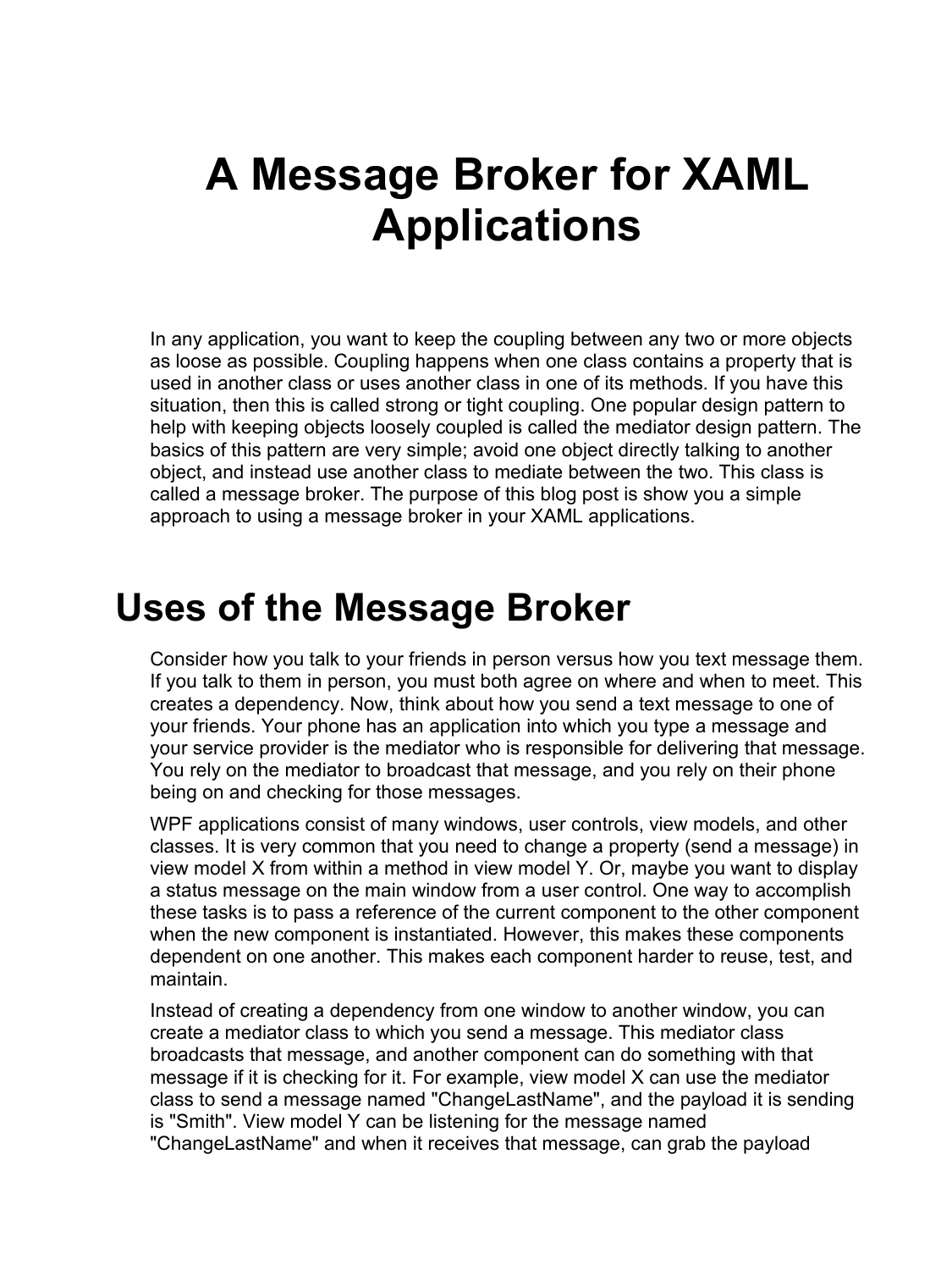"Smith" and assign that value to its *LastName* property. View model X knows nothing about view model Y or what that view model might do with the message it sends. This means there is no dependency between view model X and view model Y. They each just have a dependency on the mediator (service provider) class that knows how to send and receive messages. Having just a single, simple, class that all components in your application use is much better than having multiple dependencies between all the various components in your application.

In [Figure 1,](#page-1-0) you see an example of a main window (1) and a user control on that window (2). The user control (2) needs to display a message "Product List" (3) on the main window. Instead of referencing the main window, the user control sends a "DisplayStatusMsg" message through the mediator class passing in "Product List" as its payload. The main window responds to events sent through the mediator class and when it receives the "DisplayStatusMsg" message, it takes the payload and assigns it to the *Text* property of a TextBlock control.

| Test Message Broker Class                                                                                              | $\Box$ | $\times$ |
|------------------------------------------------------------------------------------------------------------------------|--------|----------|
| This sample shows how to communicate between different user controls, windows and view models in a WPF<br>Application. |        |          |
| Product List<br>Customer List<br>Close                                                                                 |        |          |
| Product Name<br>Introduction Date<br>View<br>Product ID<br>Price<br>Cost                                               |        |          |
| View<br>Product 1 - MOCK 9/19/2018 8:26:58 AM \$100.00 \$200.00<br>$\mathbf{1}$                                        |        |          |
| View<br>2<br>Product 2 - MOCK 9/18/2018 8:26:58 AM \$200.00 \$400.00                                                   |        |          |
| View<br>3<br>Product 3 - MOCK 9/19/2018 8:26:58 AM \$300.00 \$600.00                                                   |        |          |
| View<br>Product 4 - MOCK 9/19/2018 8:26:58 AM \$400.00 \$800.00<br>4                                                   |        |          |
|                                                                                                                        |        |          |
| 3<br><b>Product List</b>                                                                                               |        |          |

<span id="page-1-0"></span>Figure 1: You can use a message broker to pass messages from a user control to a window.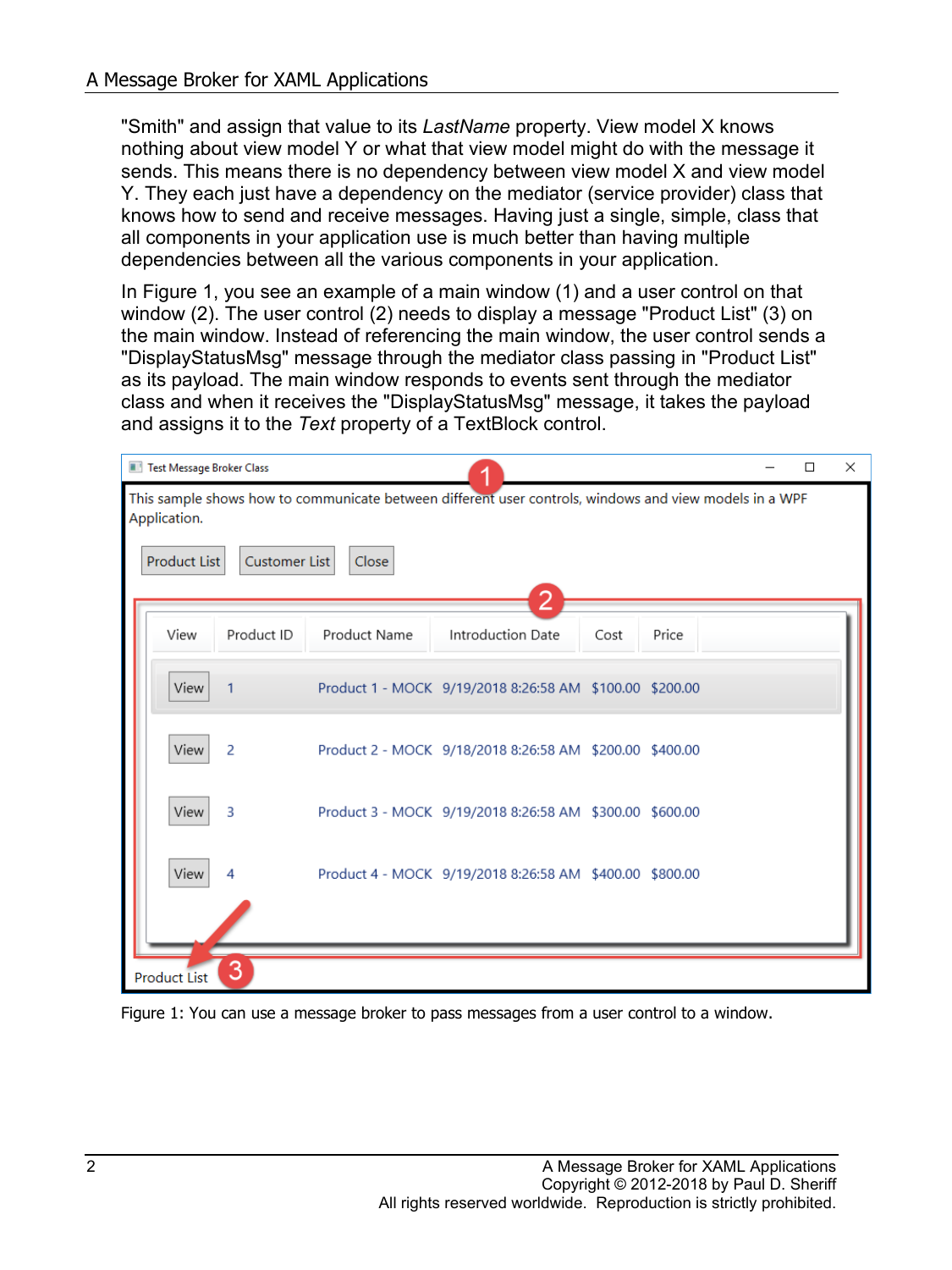### **The Message Broker Class**

The main class that sends the messages and defines the event signature for receiving messages is called **MessageBroker**. This class has the following elements.

- A delegate for the message received event
- A singleton property
- A SendMessage method
- A MessageReceived event
- A RaiseMessageReceived method

The message broker sends a message via a normal .NET event. Two arguments are passed to an event—the object that raised the event and an instance of an **EventArgs** class. You are going to create a new class that inherits from **EventArgs** but adds two additional properties. One property is the name of the message being sent. It is this name that other objects can look for to see if they need to do something with this message. For example, a name might be "DisplayStatusMsg", "DisplayUserControl", "CloseWindow", etc. The second property is any payload you wish to send along with the message name. For example, if you send a "DisplayStatusMsg" message, the payload might be a string to display in a status bar on the main window of your application. If the message is "DisplayUserControl", the payload might be a user control object to display on the main window.

The source for the **MessageBroker** class is shown below.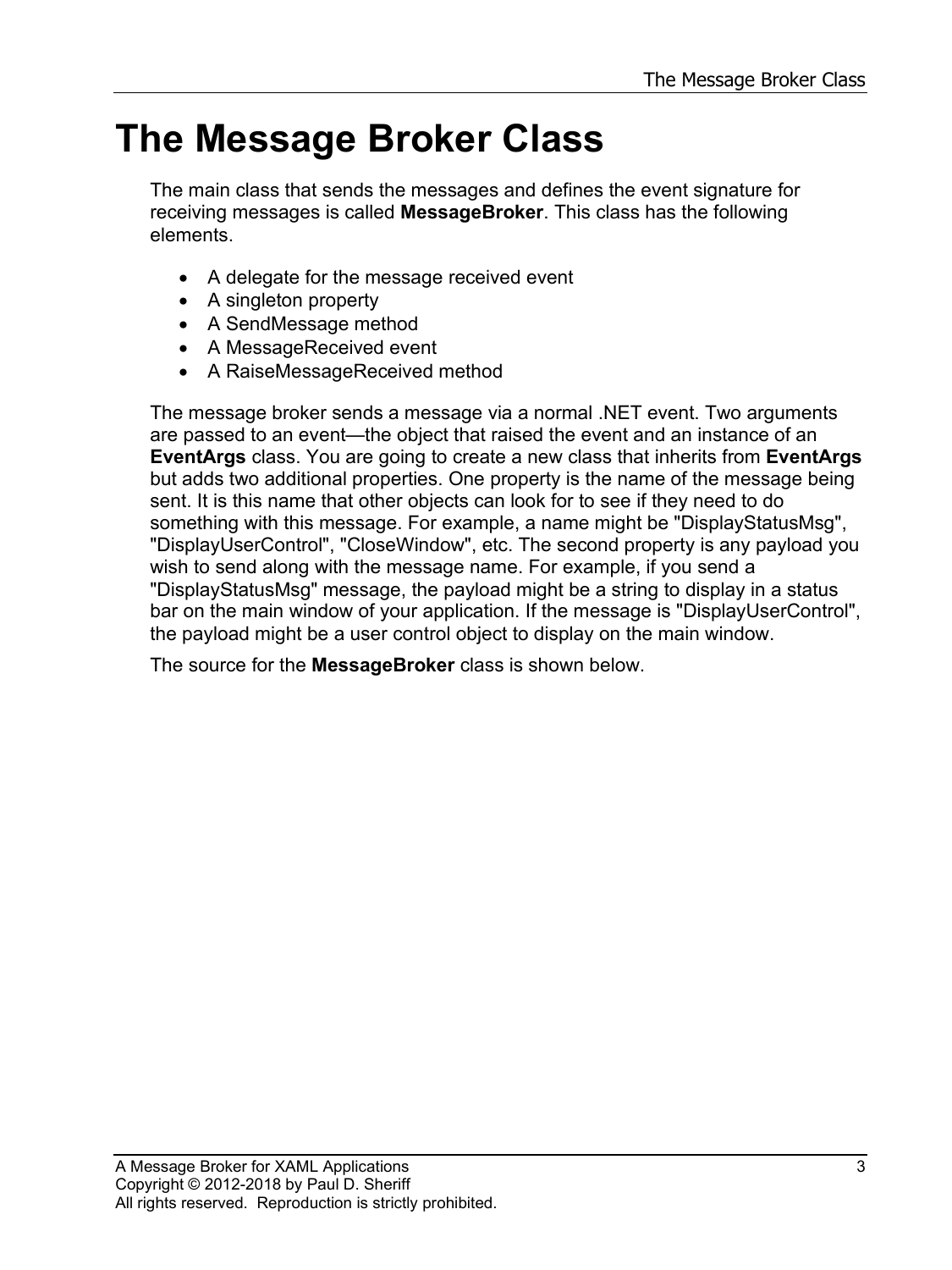```
public class MessageBroker
{
  public delegate void MessageReceivedEventHandler(object sender,
             MessageBrokerEventArgs e);
  public event MessageReceivedEventHandler MessageReceived;
  private static MessageBroker _Instance;
   public static MessageBroker Instance
\{ get {
     if (Int instance == null) {
         _Instance = new MessageBroker();
 }
     return Instance;
     }
    set { Instance = value; }
   }
   public void SendMessage(string messageName)
\{ SendMessage(messageName, null);
   }
  public void SendMessage(string messageName, object payload)
\{ MessageBrokerEventArgs arg;
     arg = new MessageBrokerEventArgs(messageName, payload);
    RaiseMessageReceived(arg);
   }
  protected void RaiseMessageReceived(MessageBrokerEventArgs e)
\{ if (null != MessageReceived) {
     MessageReceived(this, e);
     }
   }
}
```
To raise an event from your class, first define a delegate so consumers of your event know the signature of that event. Next, declare the event as a type of MessageReceivedEventHandler and assign a name for the event; in this case "MessageReceived."

Since this class is going to be used as the single point of communication among all components in your application, create a singleton for this class. The name of this singleton is called *Instance*.

The SendMessage method take two parameters: the message name and the payload. It creates an instance of a **MessageBrokerEventArgs** class, passing to the constructor the two parameters: *messageName* and *payload*.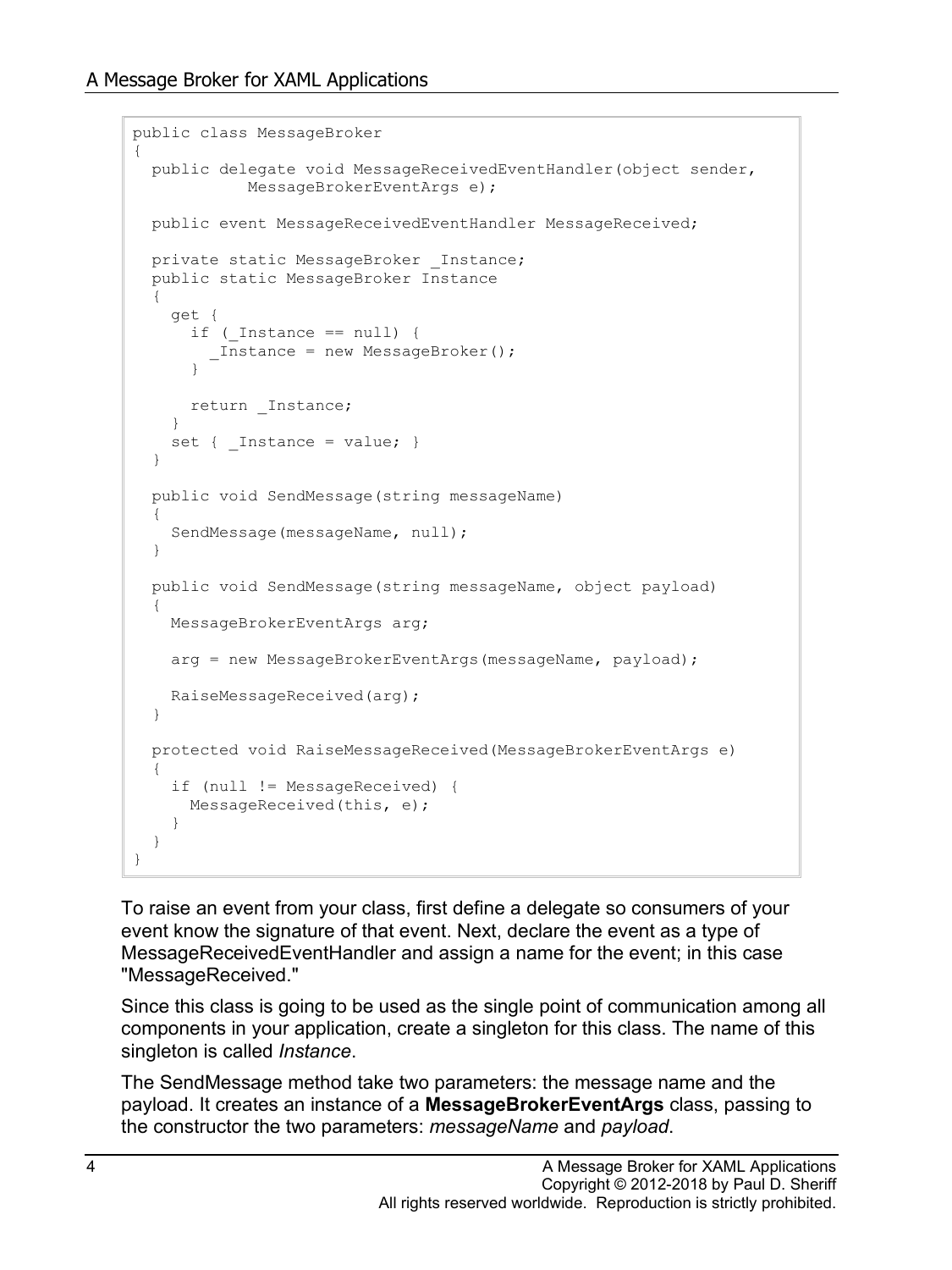### **MessageBrokerEventArgs Class**

The **MessageBrokerEventArgs** class inherits from the **System.EventArgs** class and adds a couple of additional properties needed for our message broker system. The properties are *MessageName* and *MessagePayload*. The *MessageName* property is a string value. The *MessagePayload* property is an object type so that any kind of data may be passed as a message.

```
public class MessageBrokerEventArgs : EventArgs
{
  public MessageBrokerEventArgs() : base()
   {
   }
  public MessageBrokerEventArgs(string messageName, 
                                    object payload) : base()
   {
    MessageName = messageName;
    MessagePayload = payload;
   }
  public string MessageName { get; set; }
  public object MessagePayload { get; set; }
}
```
## **Sending and Receiving Messages**

As shown in Figure 1, you have a main window (1) with a product list user control (2) added to it. When the user control is loaded, you should display a message "Product List" at the bottom of the main window. You send this type of message using the following syntax.

```
MessageBroker.Instance.SendMessage("DisplayStatusMsg",
                                       "Product List");
```
There is also a Close button on the main window. This button sends a message named "Close". The main window also checks for any "Close" messages passed. If that message is received, the main window removes the user control from itself. By having the main window respond to a "Close" message, you can send a close message from each user control via a button click on that user control.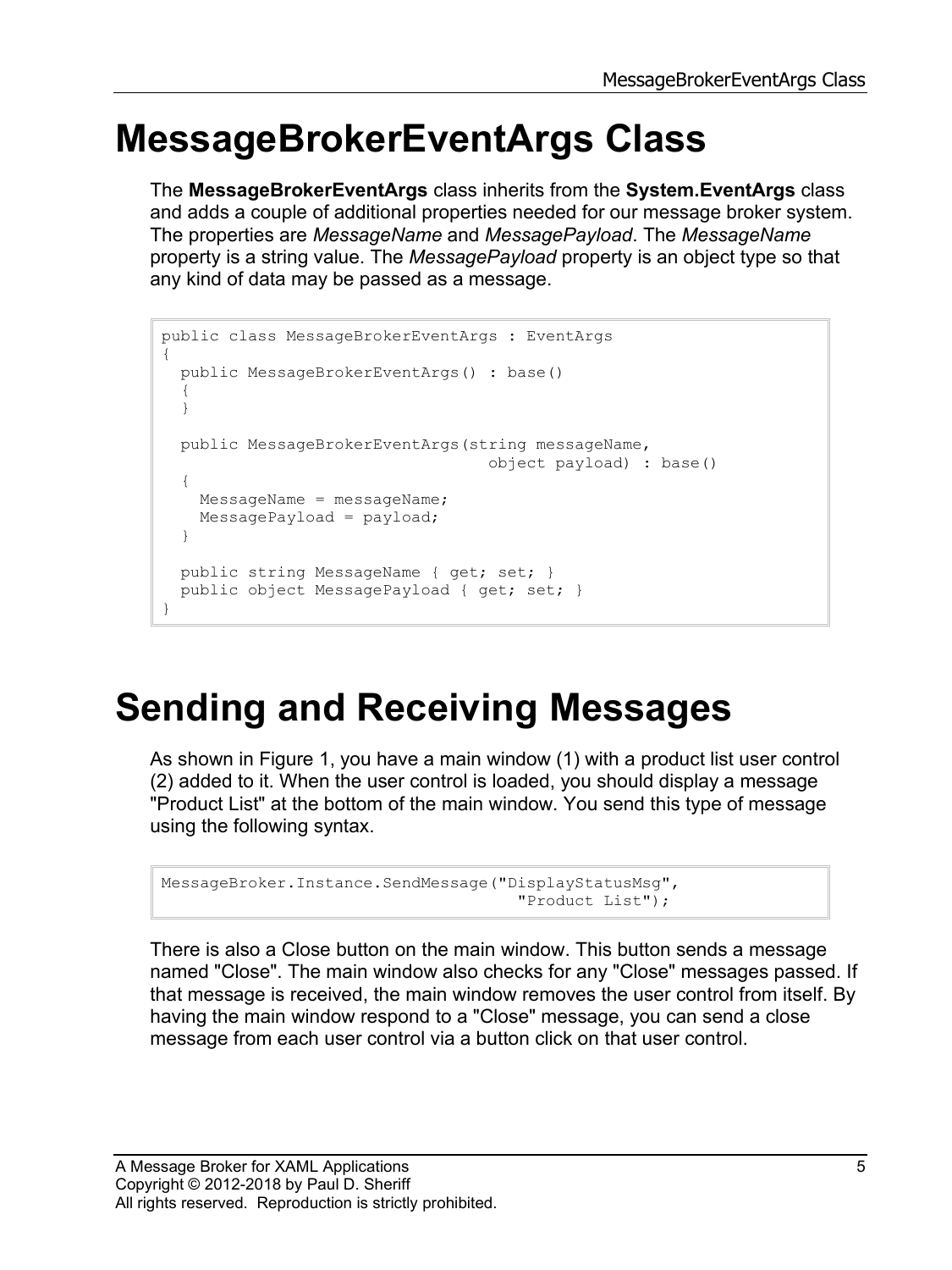```
MessageBroker.Instance.SendMessage("Close");
```
#### **Receive a Message**

For the above samples, you need to receive messages from the message broker class. In the constructor for the main window, add the following code to create an event procedure.

```
public MainWindow()
{
   InitializeComponent();
   // Initialize the Message Broker Events
  MessageBroker.Instance.MessageReceived +=
             Instance_MessageReceived;
}
```
When you add this line of code, an Instance MessageReceived() event procedure is created. You now just need to check the *MessageName* property of the event argument to determine what to do with each message. The code below shows responding to "DisplayStatusMsg" and "Close" messages.

```
private void Instance MessageReceived(object sender,
                                        MessageBrokerEventArgs e)
{
   switch (e.MessageName) {
    case "DisplayStatusMsg":
     statusBar.Text = e.MessageBody.ToString();
      break;
    case "Close":
      contentArea.Children.Clear();
      break;
   }
}
```
### **Use an Application Messages Class**

Don't use hard-coded strings all over your application to send and receive messages. If you mistype one of them, it can be a hard bug to track down. Instead, create an **ApplicationMessages** class into which you place public static constants for each message you wish to send. Below is an example of such a message class.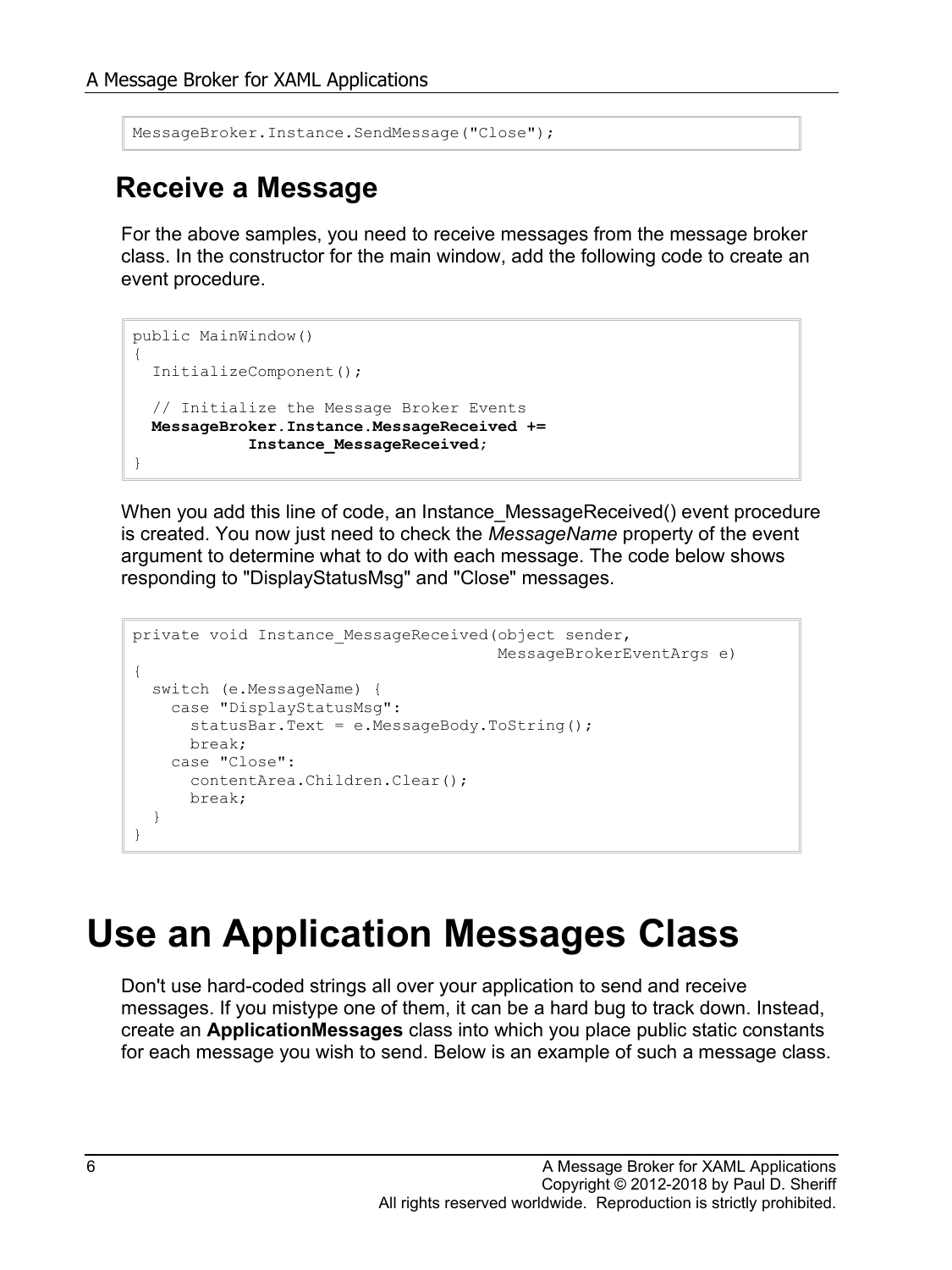```
public partial class ApplicationMessages
{
 public const string CUSTOMER DETAIL CHANGED =
    "CustomerDetailChanged";
 public const string DISPLAY STATUS MESSAGE =
     "DisplayStatusMessage";
 public const string CLOSE USER CONTROL =
     "CloseUserControl";
}
```
### **Remove Event Handler**

As with most "global" classes or classes that hook up events to other classes, garbage collection is something you need to consider. Just the simple act of hooking up an event procedure to a global event handler creates a reference between your user control and the message broker in the App class. This means that even when your user control is removed from your UI, the class will still be in memory because of the reference to the message broker. It is up to you to make sure you remove those event handlers. If you don't, the garbage collector cannot release those objects.

In each of your user controls, make sure to remove the event handler in the Unloaded event.

```
private void UserControl_Unloaded(object sender, RoutedEventArgs e)
{
   if (_MessageBroker != null) {
      MessageBroker.MessageReceived -=
       MessageBroker MessageReceived;
   }
}
```
## **Messages in a View Model Class**

You can send and receive messages within a view model class just as you can from a user control or window. If you receive messages from within a view model class, you need to somehow remove that event handler. I would suggest creating a Dispose() method to remove it. Most .NET developers know to check for, and call a Dispose() method if one exists. You can go all the way and implement the **IDispose** interface, but it is unnecessary as we are not cleaning up any unmanaged resources.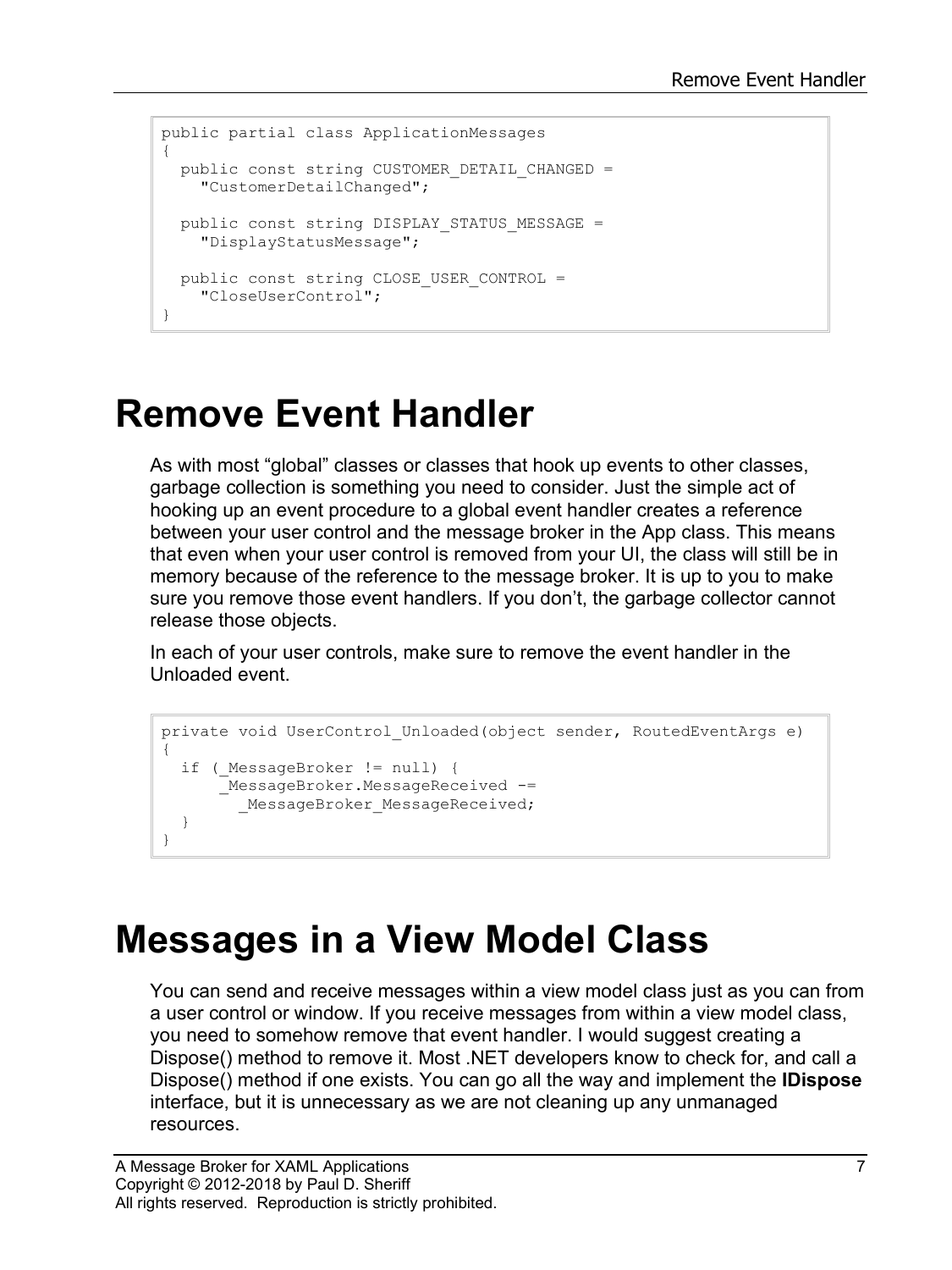The code below shows connecting to the MessageReceived event in the constructor of the **CustomerDetailViewModel** class. It also illustrates the creation of the Dispose() method to remove that event.

```
public class CustomerDetailViewModel : ViewModelBase
{
  public CustomerDetailViewModel() : base()
\{ MessageBroker.Instance.MessageReceived +=
        Instance_MessageReceived;
   }
 private void Instance MessageReceived (object sender,
                             MessageBrokerEventArgs e)
   {
     switch (e.MessageName) {
       case ApplicationMessages.CUSTOMER_DETAIL_CHANGED:
        SelectedItem = ((Customer)e.MessagePayload);
         break;
     }
   }
   // OTHER PROPERTIES/METHODS HERE
  public void Dispose()
 {
    MessageBroker.Instance.MessageReceived -= 
        Instance_MessageReceived;
   }
}
```
If this view model is used on a window or a user control, be sure to call the Dispose() method in the Unloaded event on that window or user control. In the code below, you see the instance of the CustomerDetailViewModel is retrieved from the UserControl.Resources section on the user control. In the Unloaded event on this user control, invoke the Dispose() method to remove the event handler.